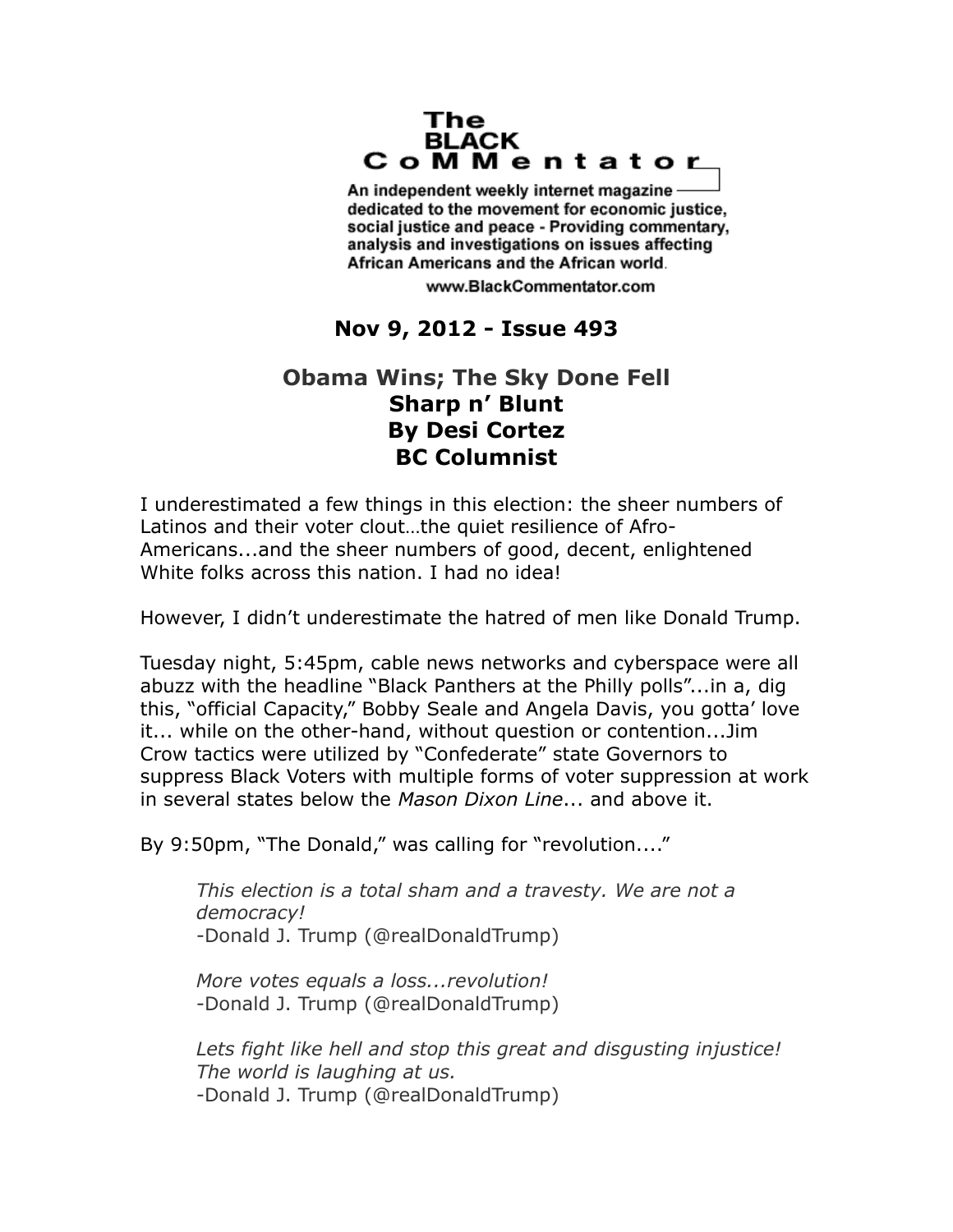*We can't let this happen. We should march on Washington and stop this travesty. Our nation is totally divided!* -Donald J. Trump (@realDonaldTrump)

*He lost the popular vote by a lot and won the election. We should have a revolution in this country!* -Donald J. Trump (@realDonaldTrump)

Trump is hoping to rekindle the Civil War! If someone on the Left published those words, would he accuse them of treason? Guilty of advocating a "revolution?" Disloyal to the country?

If you're a Black, Latino, Asian, any American-Of-Color, or a blue collar worker, a woman...you're little more than a useful idiot if you spend a night in any of Trump's properties, and only a desperate B-Movie useto-be-somebody would go on this man's NBC show "The Apprentice." After all, Trump's advocating armed revolt, the Party of Angry White folks rising up against...everybody else.

Can this nation heal? Do TEA Party card-carriers even desire to mix' n' mingle with us, the rift-raft?

Can a divided house stand...?

It's only grade school logic - Conservative White folks are going to have to start having a lot more sex if they plan to be politically relevant ever again.

What's also obvious: President Obama's re-election won't create nor legislate brotherhood. Apparently about 65% of White America will be more determined than ever to fight integration, diversity, racial and gender equality. Of the GOP members, who General Colin Powell's former Chief of Staff, Lawrence Wilkerson "broke-it-down" on MCNBC: *My party, unfortunately, is the bastion of those people - not all of them, but most of them - who are still basing their positions on race.*  Let me just be candid: My party is full of racists, and the real reason a *considerable portion of my party wants President Obama out of the White House has nothing to do with the content of his character, nothing to do with his competence as commander-in-chief and president, and everything to do with the color of his skin, and that's despicable.*